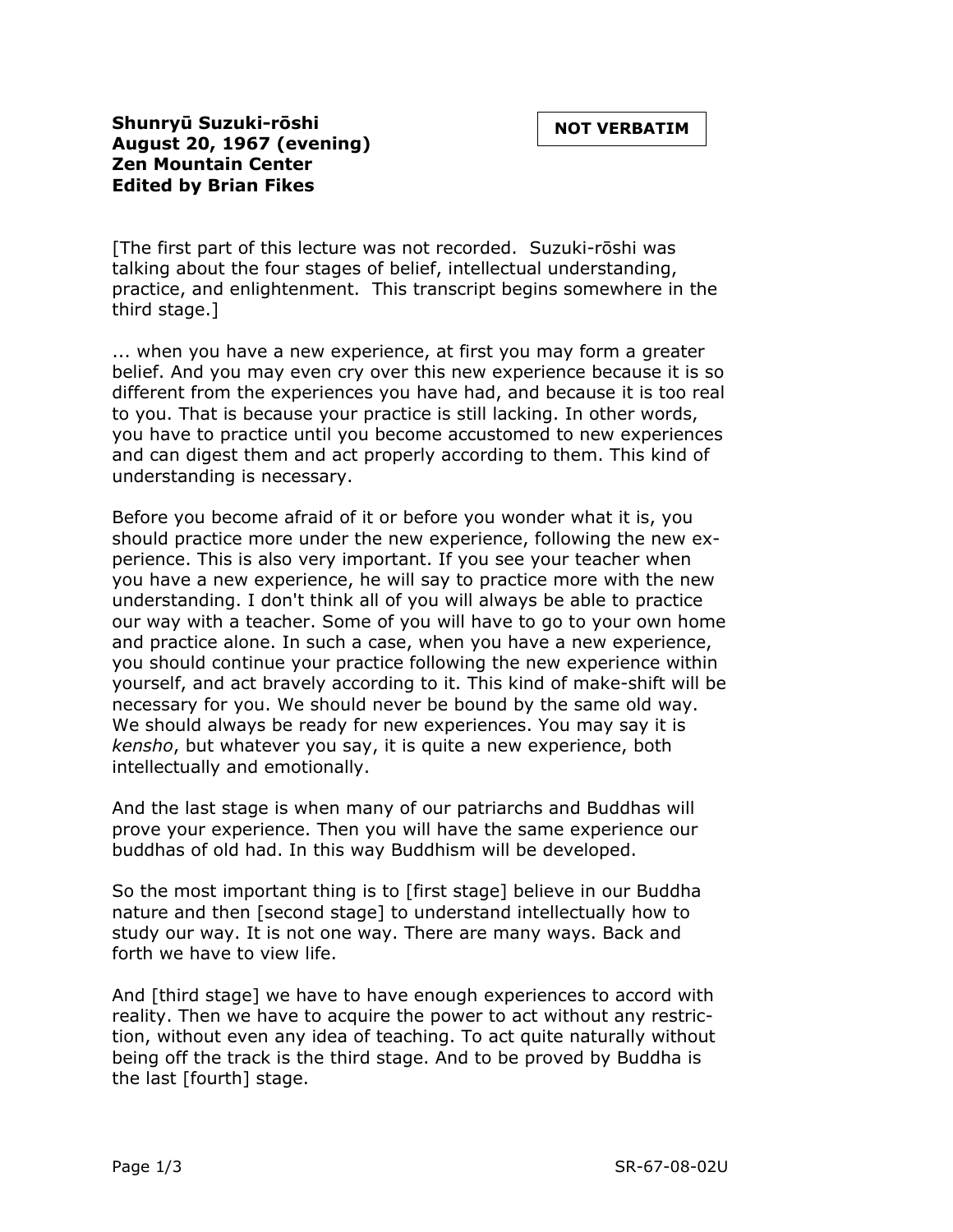But his experience can also be interpreted in reverse. What Buddha attained is purity of mind or the absolute mind, so the last stage will be the first one you believe in. Because you have the last stage [stage of enlightenment] which every Buddha attained, and because everyone has the same wisdom, whatever we do, whatever we understand, whatever we think follows from it. Because of our true nature, it is possible for us to think of things in various ways and to act in various ways. So the last stage will be the first one. And you can act in the next stage [stage of practice] because you firmly believe in our attainment of the Buddha. You can act without any doubt. The stage where you can emotionally follow the way, when you believe in the actual Buddha who attained enlightenment three thousand years ago will be the second stage. If you believe in him emotionally, you can believe in Buddha's way, and you can intellectually understand his teaching.

In this way, back and forth, there are many possibilities in our practice. The first stage will be the last stage, and the last one may be the first one. So actually there are no stages. I am intellectualizing to help you, that's all. Actually, I don't know which is the right order, starting actually from Buddha and then going to the third (practice) stage, or starting from believing in the absolute nature which we originally have and going to intellectual understanding and then emotional activity -- practice which your emotion follows. Or you practice until your emotional activity follows your practice or follows your intellectual understanding.

So there may be two ways to order the stages. I found recently that, for most of you, it is more appropriate to follow the first order, starting from believing in the absolute nature of all being, to studying various religions or various teachings of Buddhism by various intellectual means, to practicing zazen so that you will find intellectual study a more emotional activity, and then reading scriptures or the biographies of our teachers or listening to our lectures. This is the more usual process for you. But the other way is to read the biographies of the various teachers and to live with teachers in a monastery like this, and then more and more to intellectualize the experience or the life we have here. This is also possible.

But whichever way you take, the most important thing is the practice of Zen. Either way, if the process of attaining the actual meaning of life does not follow practice, it is impossible. The problem you have will not be solved, so your life will not be your own life. It is like food: even though you take food, if your tummy doesn't digest it, it doesn't work. So the important thing is to digest the things you have had. That is practice. By practice you will attain oneness of intellectual understanding and emotional understanding.